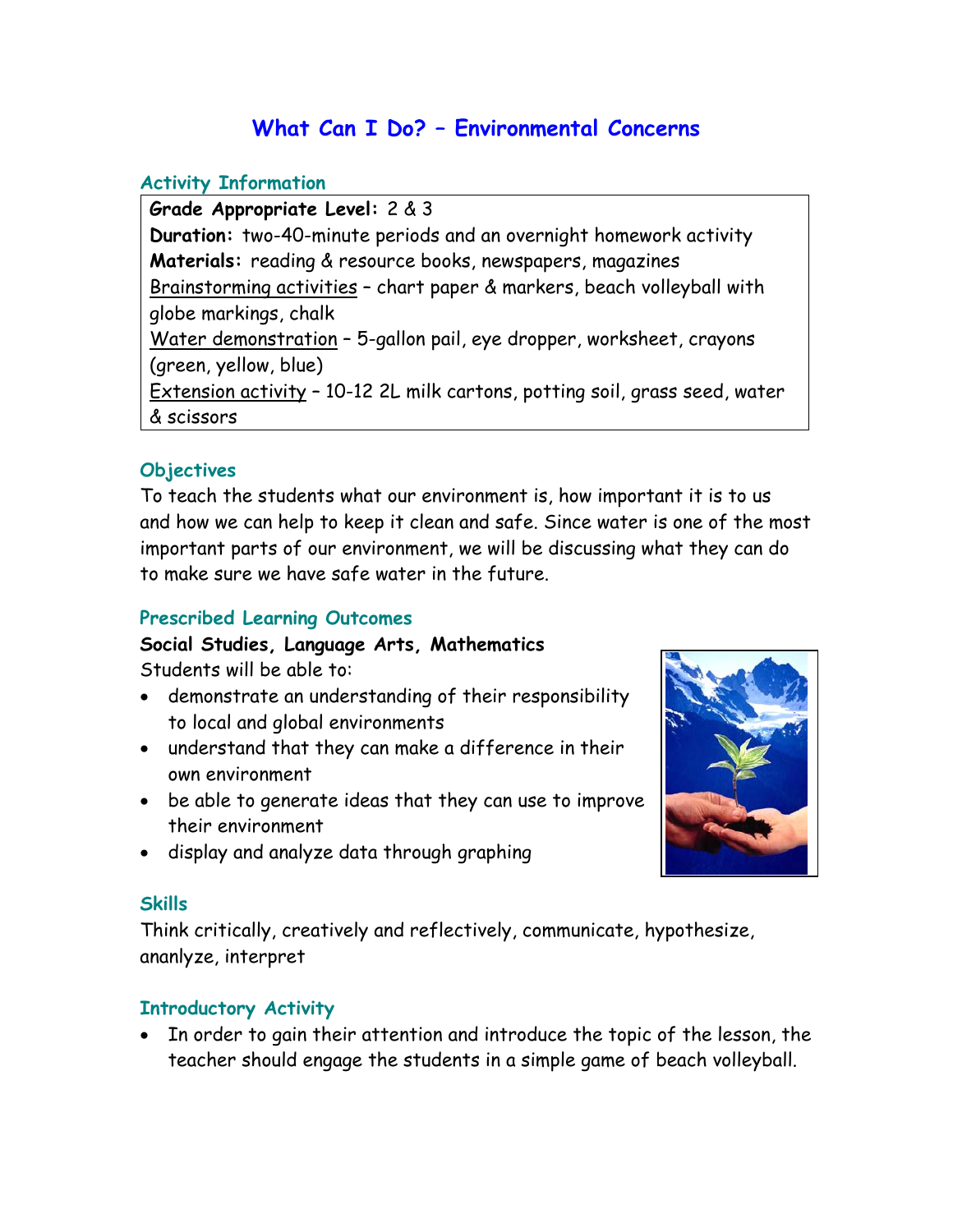The ball should have the markings of a basic globe on it. The purpose is to get a quick prediction of how much of the world is water.

- The students toss the ball from one person to the next. Each person catches the ball and reports to the teacher whether their right pinky finger is on water or land.
- The teacher keeps a running tally on the chalkboard for everyone to see. This is a fun activity, but the results will show that the majority of the earth's surface is actually water.

# **Suggested Instructional Strategies**

Assess previous knowledge. Have the students brainstorm what they feel is included in their environment. Discuss the differences and similarities of their personal environments. The similarities should be guided toward their physical environments that would include all three aspects of water, land and air, but for the next few lessons we will be focusing on water.



#### A visual learning activity for the students.

Prepare a quick demonstration of the quantity of drinkable water in the world. Fill a 5-gallon pail with water and have the students predict the percentage of each type of water found on the Earth. They will use the worksheet, "Were you Aware?" (adapted from Isherwood, 1996) to record their predictions. They will record the amount of salt water on the graph in green, yellow for the fresh water in glaciers and polar icecaps and blue for the fresh surface and ground water.

Discuss the results. Have the students fill in the graph on the right-hand



side of the page. Salt water makes up 97% of the Earth's water (green), 2% is fresh-frozen in glaciers and the polar icecaps (yellow) and only 1% is drinkable fresh, surface and ground water (blue). In order to emphasize how small 1% really is, fill an eyedropper with water from the 5-gallon pail and squeeze 5 drops onto your hand as the students count.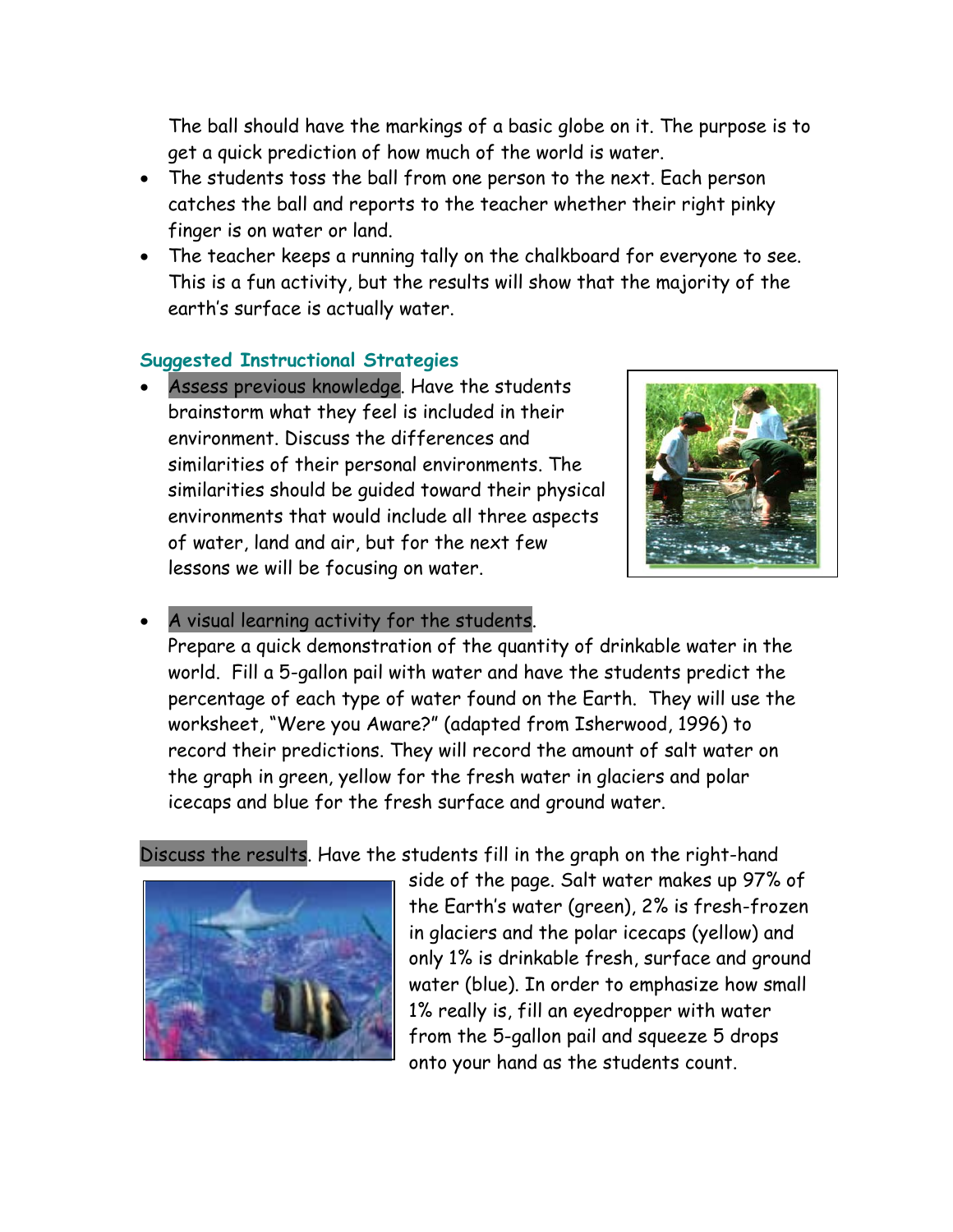5 drops from a 5-gallon pail is proportionate to the 1% of the world's water that we can drink.

• Overnight homework. In order to have students make the connection between what they are learning at school and how this is important to them at home, the students will be required to complete a homework activity involving water usage. When they brush their teeth before bed,

they are to collect and measure the amount of water used if the tap is left running. (A large pot may be necessary.) The next morning, they are to again collect and measure the water, but they are to turn the tap off between rinses. Try using the same pot to see the actual difference. The water from both experiments can



then be poured into a measuring container with litres marked on it to show the numerical amounts. At the beginning of the next class, they will compare the data individually and collectively. As an extension, they could multiply the students' results by the population of the school or even the population of the whole town; a great math assisgnment.

- Reinforce understanding. Now that the students know the actual quantity of usable water in the world and they have experimented to see how much water they waste, focus them back to the brainstorming that was conducted at the beginning of yesterday's lesson. Ask the students to develop any questions they have about the environment under the heading of water. (For example, Are we wasting too much water? How can we reduce the water we are using?) Divide the students into small groups and have them develop more questions and then problem-solve possible solutions to their questions. After 10-12 minutes, have the students get back together to share and discuss their solutions. Record all of the group's suggestions together on chart paper and put on display.
- Modeling the assignment. Display pictures depicting proper and improper uses of water. Sources could include library resource books, magazines, newspapers, personal drawings, as well as age and reading level appropriate books and brochures or corporate material from industry, government and conservation groups. Have students explain what they see in the pictures and discuss the different ways water is being properly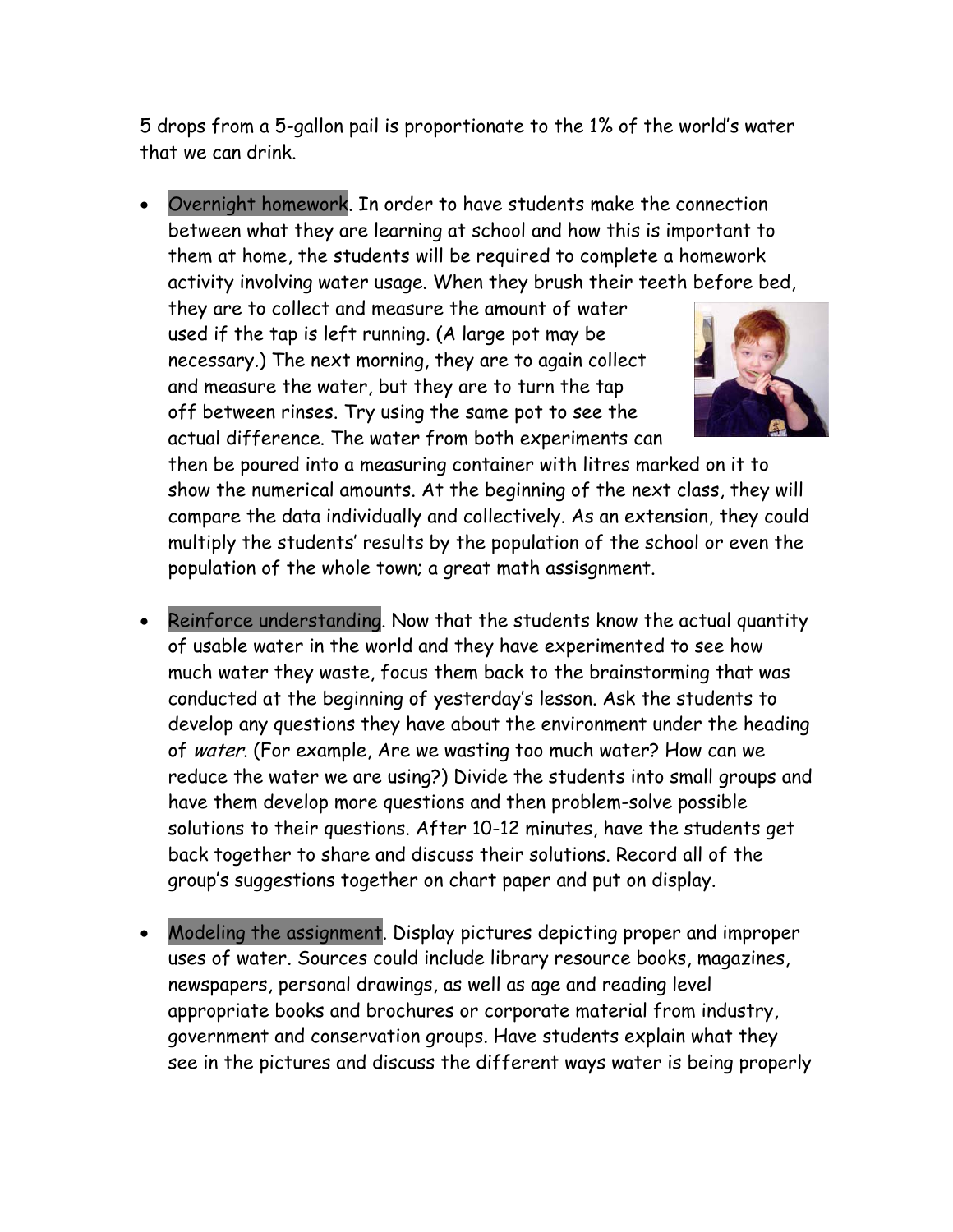or improperly used. Using available resources, they can find pictures that could be added to the sample set and condensed into a collage.

- Application of learning. Once it is clear that the students understand the assignment, divide the class into small groups and give them 20 minutes to complete their collages. After the allotted time, display the collages and allow students a few minutes for viewing and discussion amongst themselves.
- Closure. Bring the students back together for a group discussion of the proper and



improper uses they discovered when completing their collages. Determine if there are ways in which we could improve our use of water at school or in our homes. Discuss what differences there would be in our environment, if everyone in his or her town tried saving water in only one way. How does a lack of water affect towns or villages in places like Africa or India? What happens to the population and the animals if there is no available water for drinking or to grow crops? Why do North Americans waste so much water?

Application. In order to apply what they have learned, students will write in their Journal five things that they could do in their personal environment to help conserve water. They should not only list what they could do, but explain how they will perform the tasks and how they will

motivate their families, friends, and neighbours into joining their plan. Encourage students to contact by phone or e-mail world groups such as Unicef or Doctors without Borders to find out how important fresh drinking water is to a village in Africa. Invite someonefrom this group to



speak to the students about how people cope without regular access to water and how far they must walk to the nearest water supply.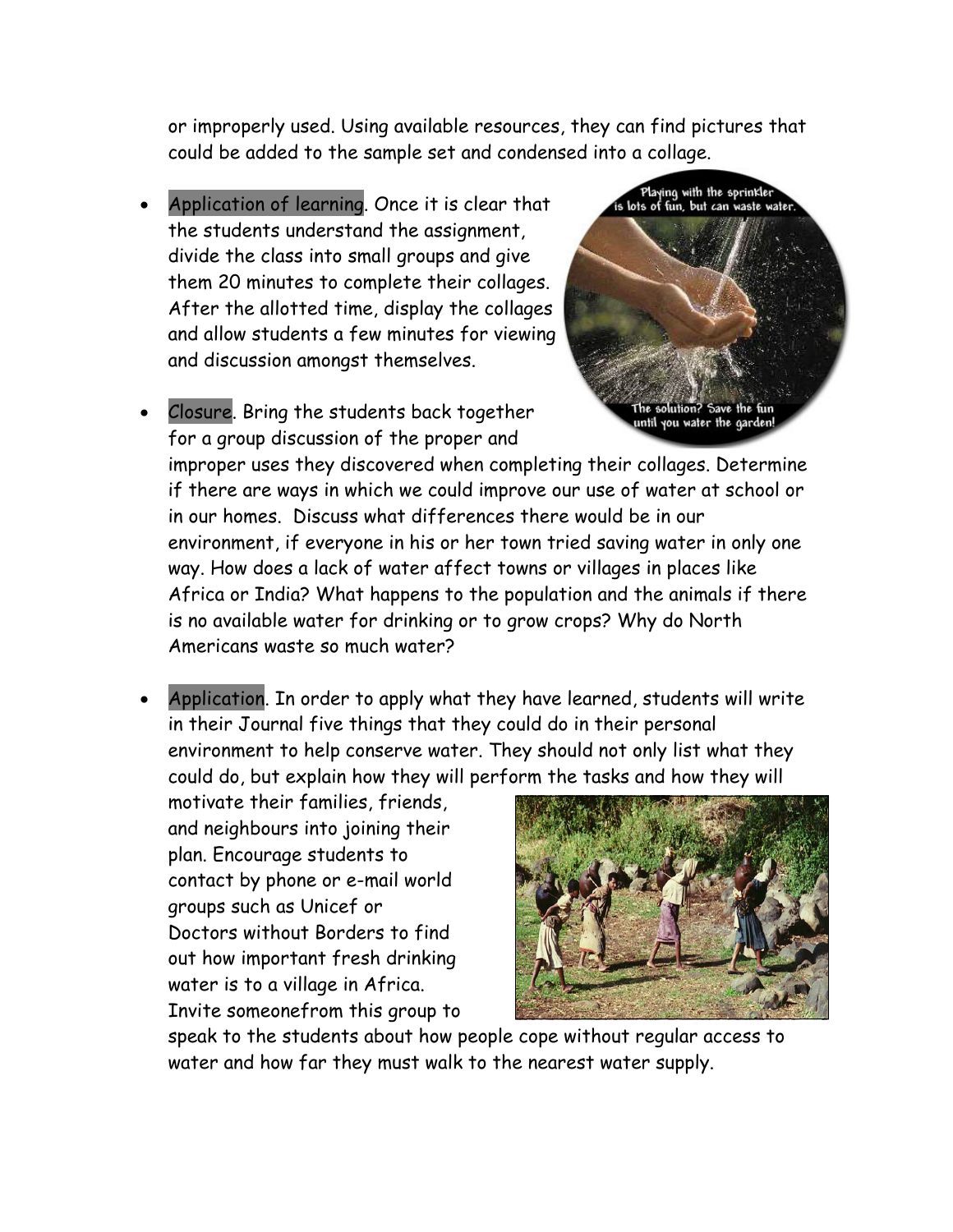# **Suggested Instructional Strategies**

- During the small group brainstorming session look for evidence that they are able to identify environmental issues and suggest appropriate and feasible solutions to the problems. They should also display the proper behaviour when involved in group activities (for example - listening and accepting others' opinions and presenting/sharing their opinions).
- Criteria for assessment of water collage: All pictures should be presented under the appropriate heading (for example, Proper/Improper uses of water). There are to be very few repetitive pictures. The collage is to be completed neatly and in an organized fashion. During the discussion of the collages, listen for recognition of different ideas and discussion of validity of others' work.
- In their Journal writing activity, (which can be completed on the computer as well) the teacher should look for five feasible activities a student could do to improve water usage in their own homes. They should also have a logical strategy in place for fulfilling each activity. A couple of weeks later, the students can again write a journal entry outlining their progress, or



lack thereof, in conserving water. If they do not show significant progress, ask them to explain what kinds of barriers and challenges they faced. Ask students to help by suggesting solutions.

**For additional extension activities, teachers may want to order FORED BC's Water: Sharing our Precious Resource from the BCTF lesson aids catalogue, Primary/Primaire BCTF catalogue #8568** 

#### **Water: Sharing our Precious Resource**

#### Author: Produced by FORED BC, published: 2001, Price: \$14

Description: This resource kit, produced by FORED BC in cooperation with government agencies, business, environmental groups and others, contains lesson plans, activity and colouring posters, a workbook, stickers and fact sheets. Students are introduced to concepts including stream or pond ecology, watersheds, energy, water quality and water conservation. If students have access to a pond or stream, they can test the cleanliness of water and investigate the various forms that energy takes. The curriculum links are in the package. Audience: K-3

### **Cross-Curricular Interests**

Science-Technology-Society Environment & Sustainability Information Technology Multiculturalism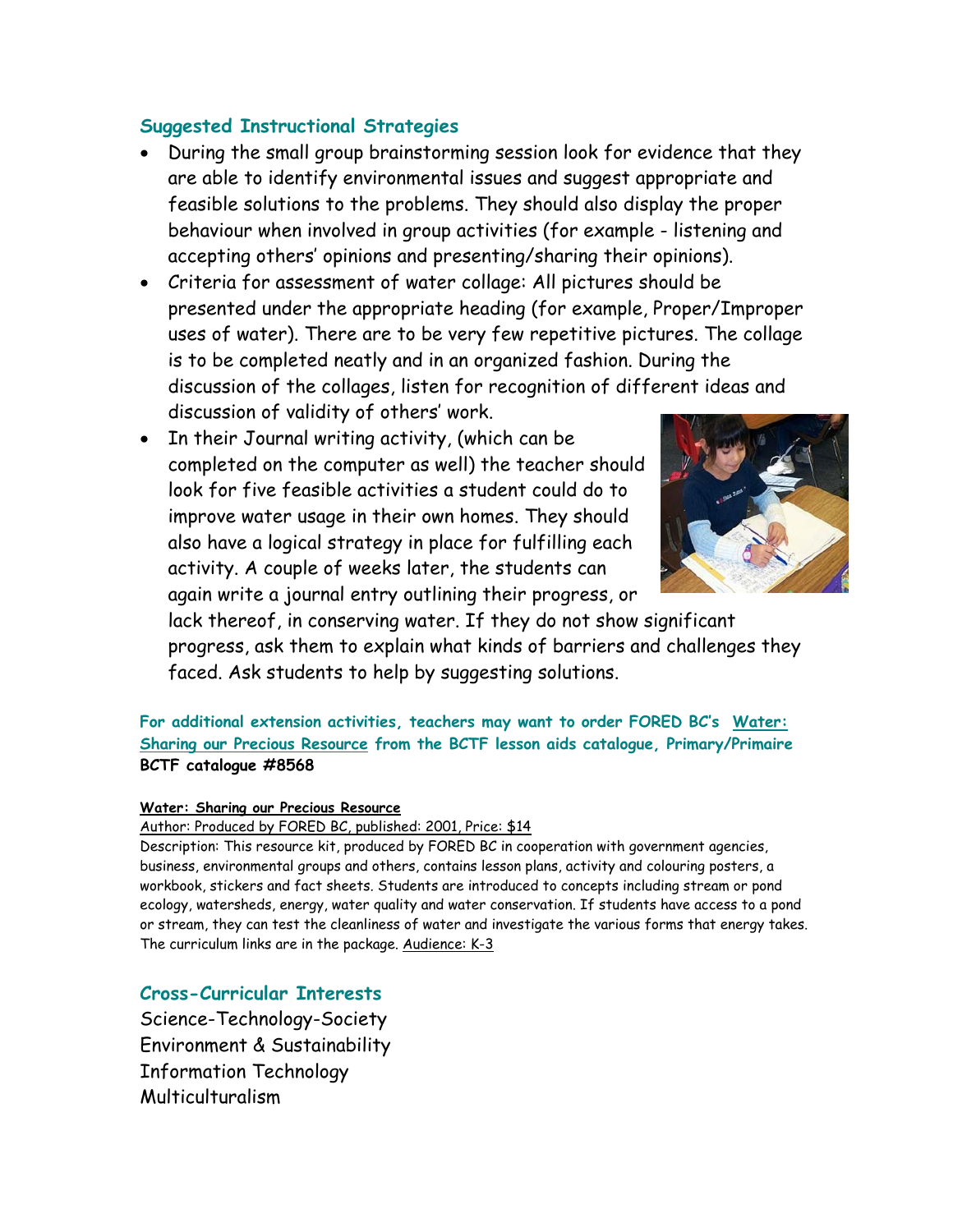## **Suggested Links**

<http://www.gvrd.bc.ca/water/residential-conservation-initiatives.htm>

[http://www.gov.bc.ca/bvprd/bc/channel.do?action=ministry&channelID=8395&navId=N](http://www.gov.bc.ca/bvprd/bc/channel.do?action=ministry&channelID=8395&navId=NAV_ID_province)

[AV\\_ID\\_province](http://www.gov.bc.ca/bvprd/bc/channel.do?action=ministry&channelID=8395&navId=NAV_ID_province)

<http://www.watercan.com/kids/index.shtml>

<http://www3.gov.ab.ca/env/water/index.cfm>

[http://www.ec.gc.ca/water/en/manage/e\\_manag.htm](http://www.ec.gc.ca/water/en/manage/e_manag.htm)

[http://www.glacier.rice.edu/land/5\\_tableofcontents.html](http://www.glacier.rice.edu/land/5_tableofcontents.html)

[http://www.galenfrysinger.com/blue\\_nile\\_ethiopia.htm](http://www.galenfrysinger.com/blue_nile_ethiopia.htm)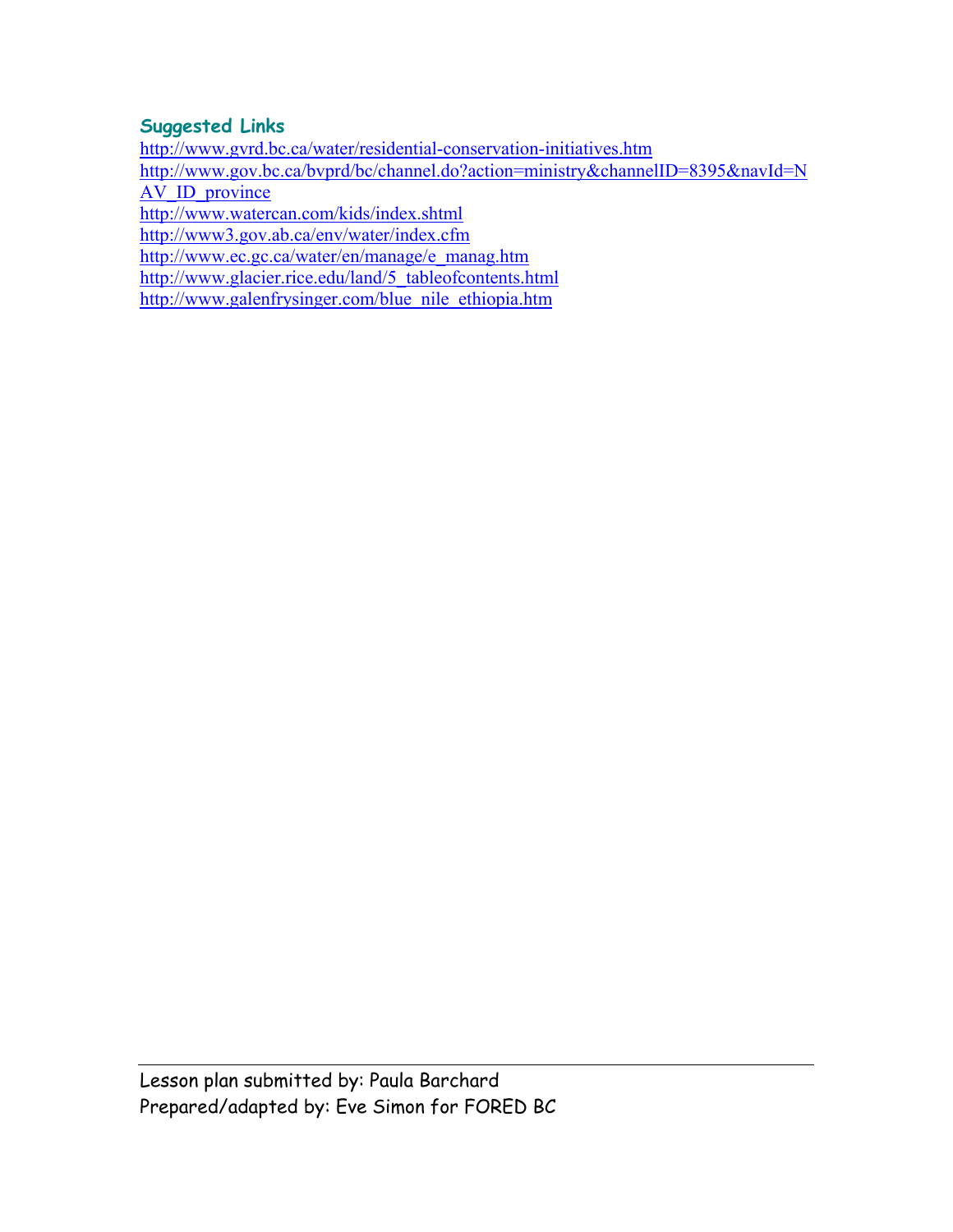Were You Aware?



5